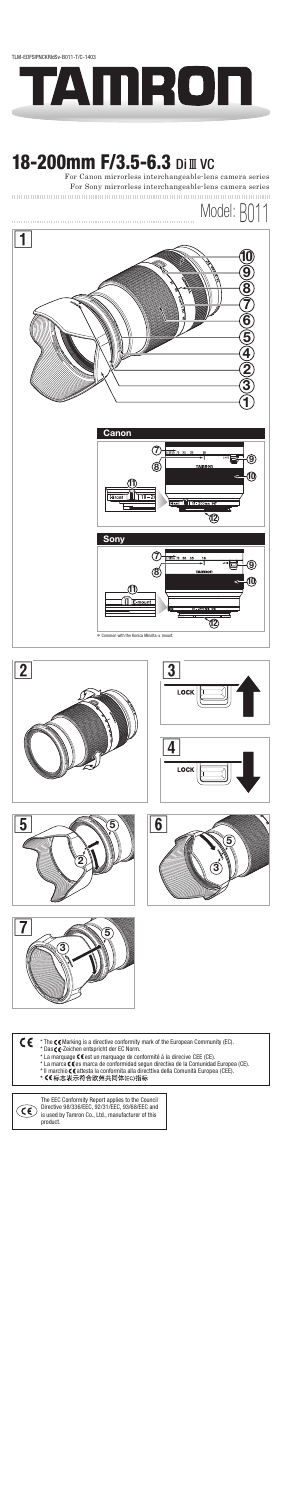## ENGLISH



The lens can be used at 18mm setting for picture-taking even when in a low or high a<br>The lens can be used at 18mm setting for picture-taking even when locked by the switch.

#### **LENS HOOD (Ref. Figs. 1, 5 to 7)**

A bayonet-type lens hood is provided as standard equipment. We recommend shooting with the hood attached whenever possible as the lens<br>hood eliminates stray light, which is harmful to the picture.

Align Hood attaching alignment mark ② on the hood with the corresponding index mark ⑤ or the top of the index line of the distance<br>scale on the lens. Press the hood lightly onto the hood attaching bayonet ring (Fig. ⑤), a control rings so that they are not rotated unintentionally.

- The optical design for Di III takes into consideration the various features of digital single reflex cameras. However, due to the configuration of the digital single reflex cameras, even when the autofocus accuracy is within specifications, the focal point may be a little forward or behind<br>the optimum point when shooting with autofocus under some conditions..
- The Tamron lenses described here employ an internal focusing (IF) system. Because of the characteristics of this optical design, the angles of view at distances other than infinity are wider than that of the lenses applyin
- of view at distances other than infinity are wider than that of the lenses applying an ordinary focusing system.<br>● When using the flash supplied with the camera, adverse photographic phenomena such as corner illumination bottom part of the image may be observed, especially in wide angle ranges. This is due to the inherent limitation of the coverage of the<br>supplied flash, and/or the relative position of the flash to the edge of the lens bar
- 
- When using a special filter such as a PL filter, use low profile filters. The thick rim of a normal filter may cause vignetting.<br>• Since Model B011 for Canon does not work with the lens correction functions (such as peri

- Avoid touching the glass element surface. Use a photographic lens cloth or blower to remove dust from the lens element surface. When not
- using the lens, always place a lens cap on it for protection. with a drop of cleaning solution to remove fingerprints or dirt on the glass lens surface with a rotary motion from the center to the edge.
- 
- ∙ Use a silicon cloth to clean your lens barrel only.<br>• Mildew is an enemy of your lens. Clean the lens after shooting near water or in any humid place. Store your lens in a clean, cool and dry<br>• place. When storing the l
- occasionally. If you find mildew on your lens, consult an authorized repair shop or nearby photographic store.<br>● Do not touch the lens-camera interface contacts since dust, dirt and/or stains may cause a contact failure b
- make sure to put your equipment temporarily in a case or a plastic bag for a length of time in order for the equipment to go through a<br>gradual temperature shift. This will reduce potential equipment trouble.

#### **Attaching the Lens Hood (Ref. Figs.** 5 **&** 6**)**



#### **Improper attachment of a hood on a wide-angle zoom lens may cause large shadowed areas in your pictures.**

#### ■ Stowing lens hood on the lens (Ref. Fig. 7)

1) Reverse the lens hood. Point the lens toward the opening, then align the hood attaching index on the lens with the (TAMRON ())<br>alignment on the hood (@).<br>2) Turn the hood clockwise until the alignment mark (•) is at the

## **PRECAUTIONS IN SHOOTING**

#### **TO ENSURE LONG-TERM SATISFACTION**